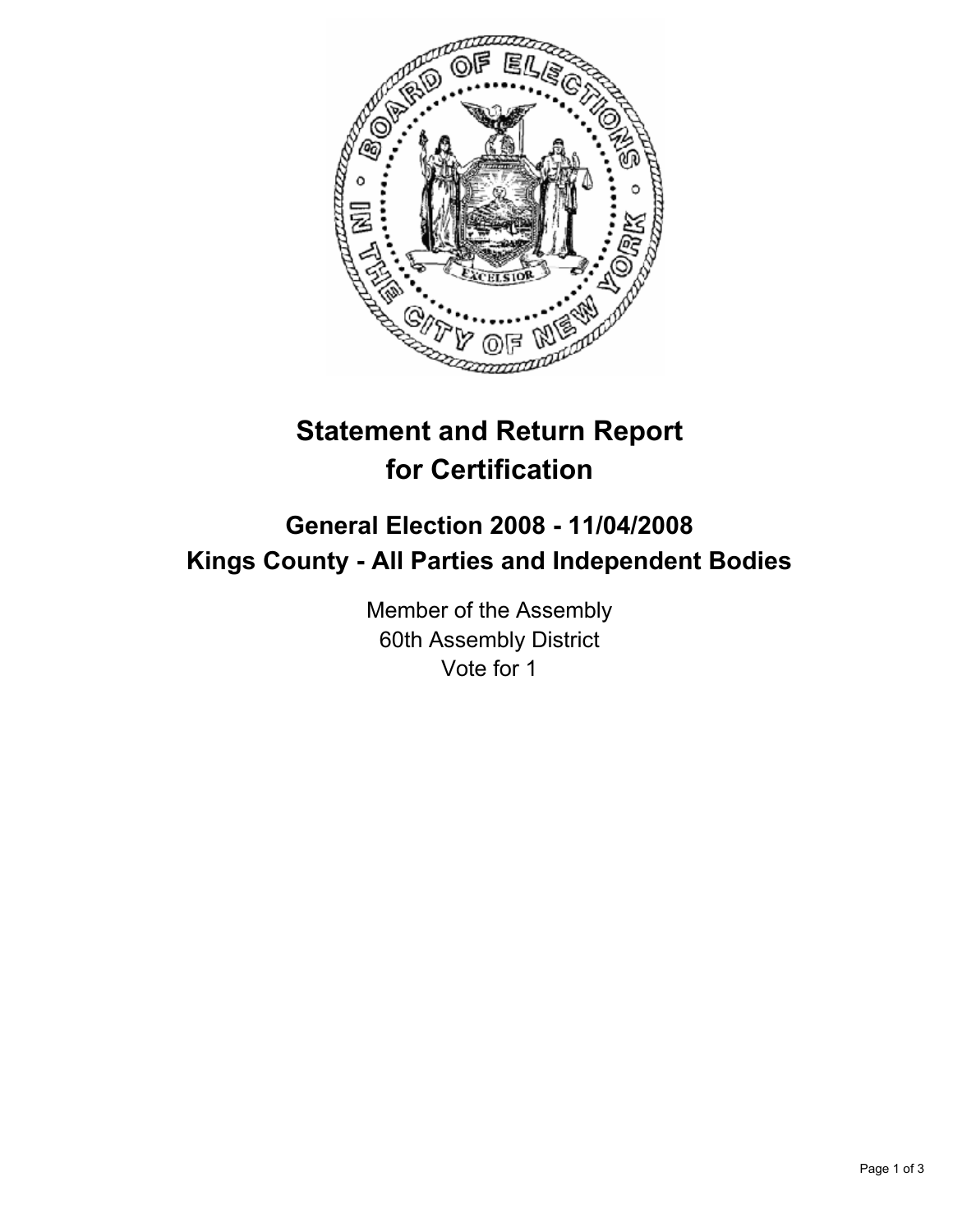

### **Assembly District 60**

| <b>PUBLIC COUNTER</b>                    | 14,093 |
|------------------------------------------|--------|
| <b>EMERGENCY</b>                         | 15     |
| ABSENTEE/MILITARY                        | 459    |
| <b>AFFIDAVIT</b>                         | 482    |
| <b>Total Ballots</b>                     | 15,129 |
| D JANELE HYER-SPENCER (DEMOCRATIC)       | 6,862  |
| JOSEPH F CAMMARATA (REPUBLICAN)          | 3,925  |
| D JANELE HYER-SPENCER (INDEPENDENCE)     | 315    |
| JOSEPH F CAMMARATA (CONSERVATIVE)        | 573    |
| D JANELE HYER-SPENCER (WORKING FAMILIES) | 354    |
| JANET MACE (WRITE-IN)                    |        |
| JOE THE PLUMBER (WRITE-IN)               |        |
| STEVE HARRISON (WRITE-IN)                |        |
| <b>VLADIMIR VIRNER (WRITE-IN)</b>        |        |
| <b>Total Votes</b>                       | 12,033 |
| Unrecorded                               | 3.096  |